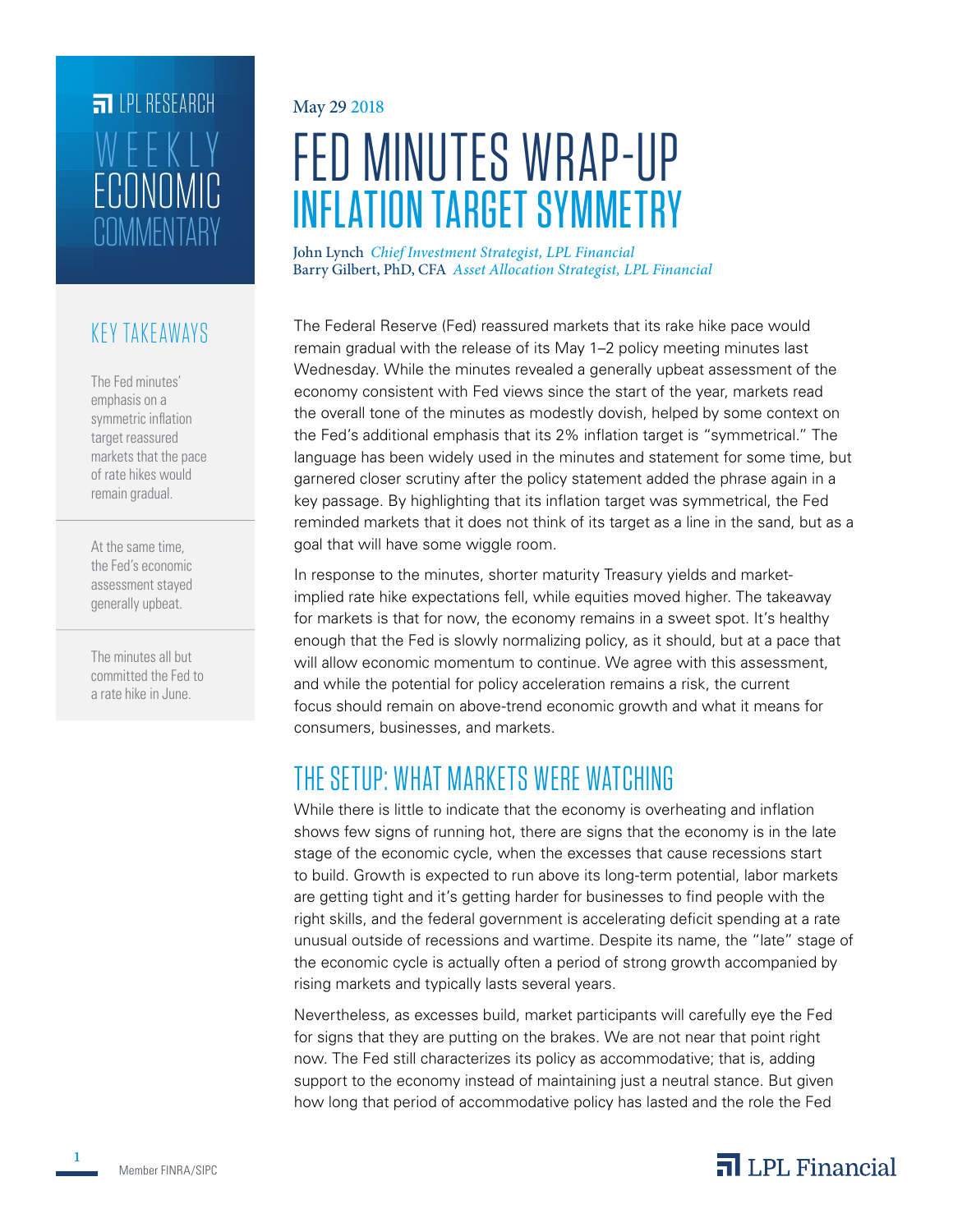has played in sustaining the expansion, even a shift from accommodative to neutral brings with it a sense of uncertainty.

The Fed's assessment of the economy has generally improved over the last year, but its gradual pace of policy normalization has allowed good economic news to continue to be good news for markets as well. Inflation is the main gauge to watch to judge whether this can continue. In fact, the catalyst for the market volatility that began in late January was concern that wages were beginning to push higher. Inflation has picked up and the Personal Consumption Expenditure Index (PCE) ex-food and energy, the core version of the Fed's preferred measure of inflation, has accelerated toward the Fed's 2% target but has not yet breeched that level, and in fact has not been over target since a brief stretch in early 2012 [Figure 1].

As the economy continues to improve, Fed watchers have been speculating whether the expected three rate hikes in 2018 are likely to

**1 FED'S PREFERRED INFLATION MEASURE STILL BELOW TARGET**



The Personal Consumption Expenditures Index measures price changes in consumer goods and services. Core excludes the highly volatile food and energy prices.

Past performance is no guarantee of future results.

become four. The difference between three and four rate hikes in a year is actually not that meaningful in itself, but it does signal the economy is running hotter than the Fed expected at the end of 2017 and would imply that the path for rates would be accelerated, assuming continued confirmation from the data.

## WHAT THE MINUTES TOLD US

The overall assessment of the U.S. economy in the minutes remained generally positive, with forecasts pointing to above-trend growth in 2018. Participants viewed current policy to be well matched with economic expectations. There was little to indicate support for more aggressive policy, but a few participants did note that "inflation was likely to move slightly above the Committee's 2 percent objective for a time." This was immediately qualified by a comment noting that "a temporary period of inflation modestly above 2% would be consistent with the Committee's symmetric inflation objective," standard language but telling in context due to its connection to concerns about inflation running above target and the additional reference to a symmetrical target in the May 2 policy statement. Fed watchers generally took the new term in the policy statement to indicate that the Fed was comfortable with inflation running a little hot, and the minutes confirmed that view.

One way to view the market response to the Fed's statement is to look at changes in market-implied expectations of four or more rate hikes in 2018 [Figure 2]. Expectations hardly moved immediately following the policy meeting, and in fact they proceeded to slowly rise as new economic data largely met expectations. Between the end of the policy meeting and the release of the minutes, the implied probability of four or more rate hikes, in fact, rose from 32% to 43%, not a large move but directionally meaningful. Following the release of the minutes they fell to 28%, an unusually sharp move, and as of Friday, May 25, had settled at 25%. If the Fed was trying to send a message, it

#### $\overline{\mathbf{a}}$  LPL Financial

**2**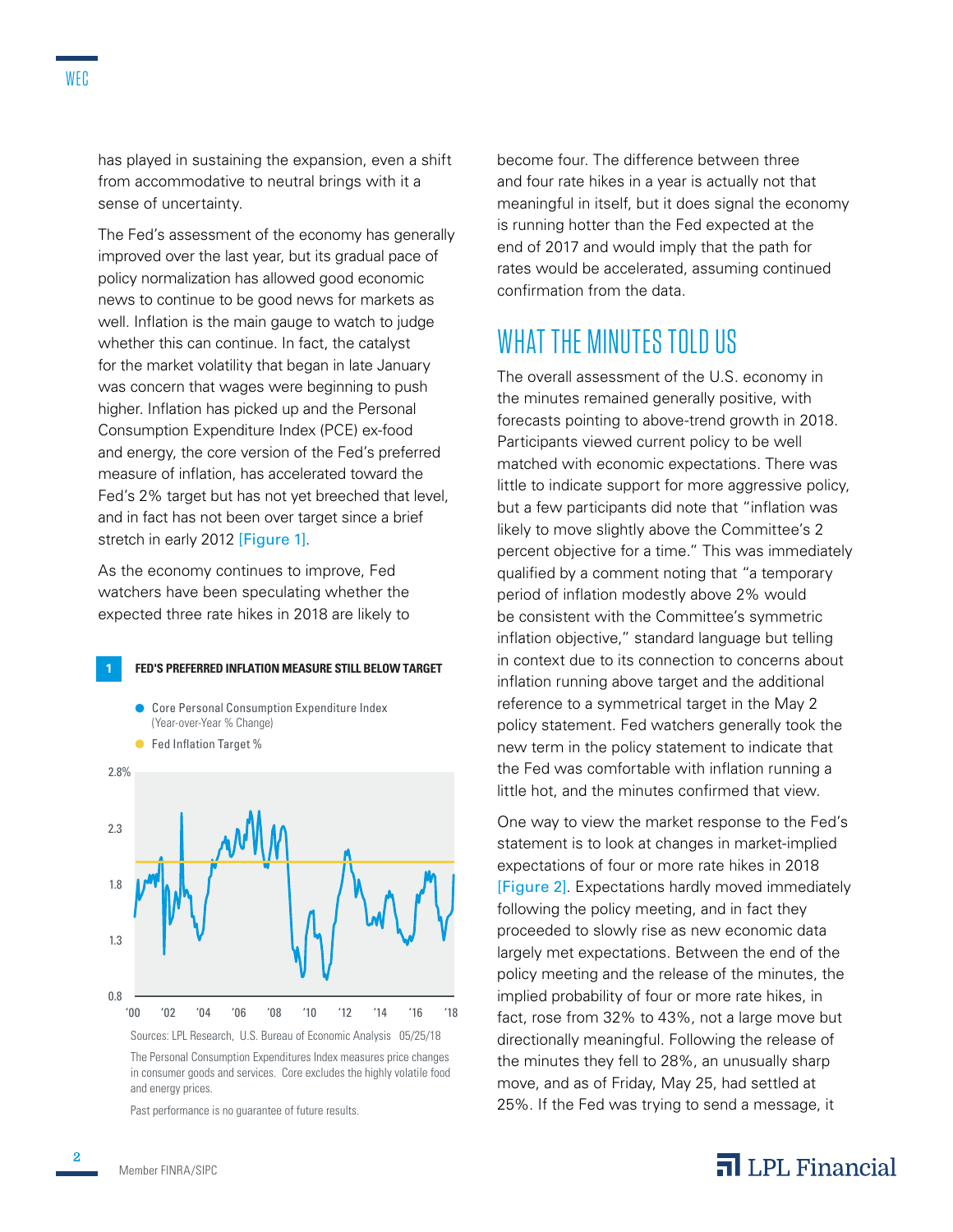was the minutes, rather than the policy statement, that achieved its goal.

## WHAT TO WATCH FOR NEXT

A rate hike at the Fed's next policy meeting, June 12–13, appears to be a near certainty. The Fed all but committed to it in the minutes, and fed fund futures implied odds are in agreement, pricing in a near 100% chance of a hike. Of greater interest, the next meeting will also include new economic projections, including the expected path of rate hikes via the "dot plots," as well as a post-meeting press conference with Fed Chair Jerome Powell. Despite the change in fed fund futures-implied expectations of a fourth rate hike in 2018, the median forecast in the last set of economic projections was only one "dot" away from moving to four hikes. That is, only one participant's projection or "dot" needs to shift from expectations of three or fewer rate hikes in 2018 to

#### **2 FED MINUTES LOWERED ODDS OF FOUR HIKES**



Sources: LPL Research, Bloomberg 05/25/18

Market implied rate hike expectations are calculated based on the pricing of various fed funds futures contracts. Expectations may not develop as predicted.

four or more for the median dot to shift from three to four. This would be a small shift, granted, but still symbolic and potentially enough for a modest short-term market reaction.

The minutes also mentioned discussion of the potential future removal of policy statement language about the fed funds rate running below the longer run rate "for some time" and that "the stance of monetary policy remains accommodative." While unlikely to happen at the next meeting, if the economy remains on track we'll probably see this language change by the end of the year. While such a change would be largely symbolic, it would mark the completion of the process, already well in hand, of monetary policy moving to the sidelines and market forces, nudged by fiscal policy, determining the direction of the economy.

#### CONCLUSION

There was little surprising in the minutes of the Fed's May 1–2 policy meeting, but market participants and Fed watchers were reassured that their interpretation of the policy statement released in early May was correct. The Fed continues to navigate the challenging process of policy normalization that it started back in December 2013, when it announced it would start tapering bond purchases, and has been able to gradually scale back accommodative policy since with little economic disruption.

While policy normalization can often come with increased market volatility, this kind of volatility is the natural companion to a healthy economy driven by a more traditional business cycle. The possibility of a policy mistake remains an economic risk, but we continue to believe that the economic growth that has led the Fed to raise rates is a more potent force than the higher rates themselves, and that the economy can continue to tolerate policy normalization at a gradual pace.  $\blacksquare$ 

#### $\overline{\mathbf{a}}$  LPL Financial